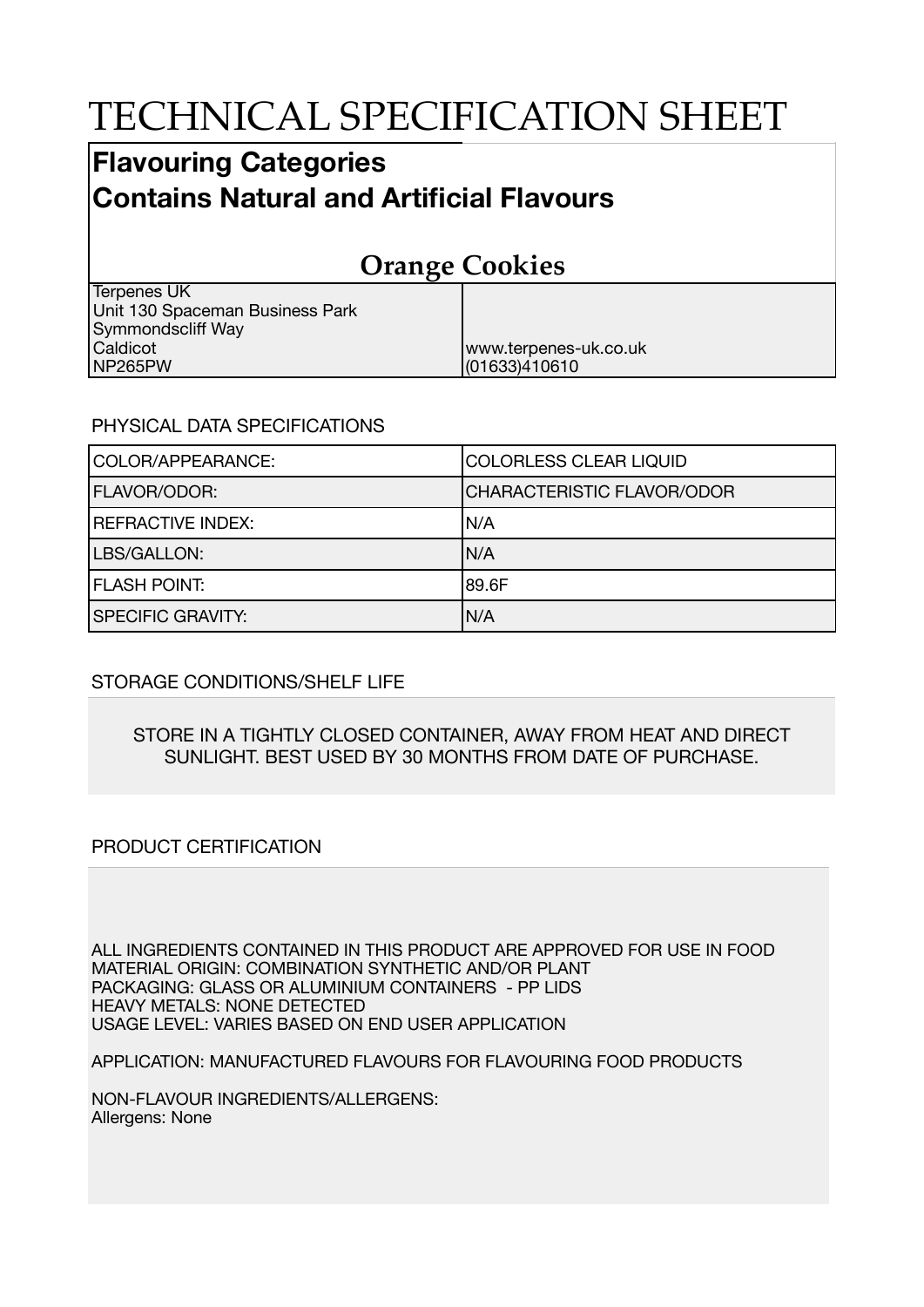| <b>COMPOSITION</b>        |                |              |
|---------------------------|----------------|--------------|
| beta-caryophyllene        | 87-44-5        | $20 - 50\%$  |
| myrcene                   | 123-35-3       | $20 - 50\%$  |
| d-Limonene                | 5989-27-5      | $10 - 20\%$  |
| alpha-bisabolol           | 515-69-5       | $1 - 10$     |
| alpha-phellandrene        | 99-83-2        | $1 - 10\%$   |
| alpha-pinene              | 80-56-8        | $1 - 10\%$   |
| benzyl alcohol            | $100 - 51 - 6$ | $1 - 10\%$   |
| beta-pinene               | 127-91-3       | $1 - 10\%$   |
| Humulene                  | 6753-98-6      | $1 - 10\%$   |
| eugenol                   | 97-53-0        | $0.1 - 1\%$  |
| Eucalyptol                | 470-82-6       | $0.01 - 0.1$ |
| linalool                  | 78-70-6        | $0.01 - 0.1$ |
| Sabinene                  | 3387-41-5      | $0.01 - 0.1$ |
| delta-3-carene            | 13466-78-9     | ${<}0.1\%$   |
| Gamma Terpinene           | 99-85-4        | $< 0.1\%$    |
| terpinolene               | 586-62-9       | ${<}0.1\%$   |
| (+)-nootkatone            | 4674-50-4      | < 0.01       |
| (E)-beta-ocimene          | 3779-61-1      | < 0.01       |
| 4-carvomenthenol          | 562-74-3       | < 0.01       |
| Aldehyde C-12 Lauric      | 112-54-9       | < 0.01       |
| alpha-Fenchol             | $512 - 13 - 0$ | < 0.01       |
| alpha-Sinensal            | 17909-77-2     | < 0.01       |
| alpha-terpineol           | 98-55-5        | < 0.01       |
| alpha-thujene             | 3917-48-4      | < 0.01       |
| beta-Bisabolene           | 495-61-4       | < 0.01       |
| beta-sinensal             | 60066-88-8     | < 0.01       |
| camphene                  | 79-92-5        | < 0.01       |
| citral                    | 5392-40-5      | < 0.01       |
| CITRONELLAL FCC SYNTHETIC | $106 - 23 - 0$ | < 0.01       |
| decanal (aldehyde C-10)   | $112 - 31 - 2$ | < 0.01       |
| delta-Cadinene            | 483-76-1       | < 0.01       |
| ethyl butyrate            | 105-54-4       | < 0.01       |
| ethyl isobutyrate         | $97 - 62 - 1$  | < 0.01       |
| farnesene                 | $502 - 61 - 4$ | < 0.01       |
| Neryl Octanoate           | 71648-18-5     | < 0.01       |